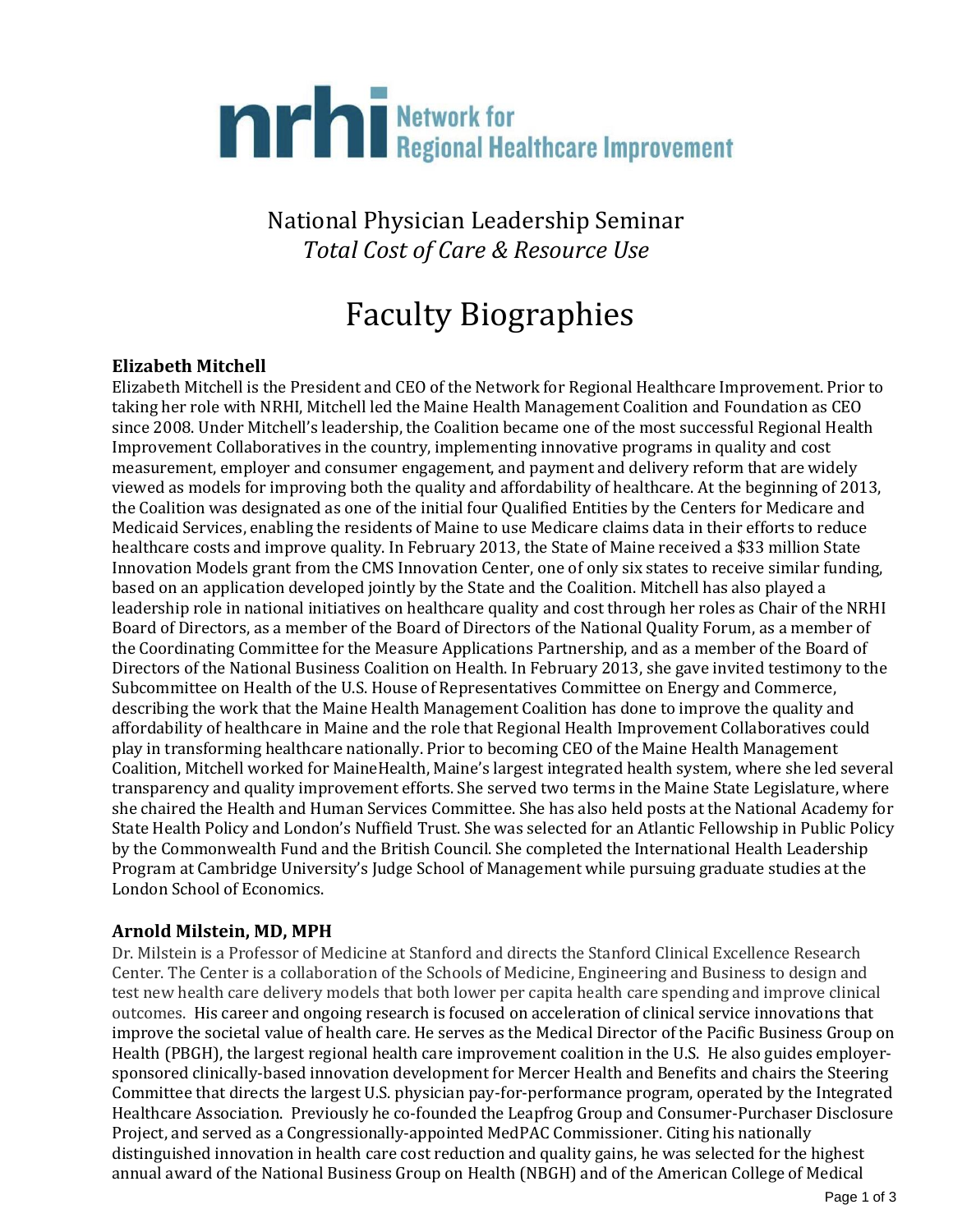Quality. Elected to the Institute of Medicine (IOM) of the National Academy of Sciences, he chaired the planning committee of its examination of best methods to lower per capita health care spending and improve clinical outcomes. He was educated at Harvard (BA-Economics), Tufts (MD) and (UC-Berkeley (MPH-Health Services Evaluation and Planning).

# **Michael DeLorenzo, PhD**

Michael currently works as Director of Health Analytics at the Maine Health Management Coalition. In this role he has responsibility for developing data based solutions for purchasers and providers of healthcare services, including implementing new data management and reporting systems for the Coalition. Provider reporting includes detailed performance reports to all primary care practices in the state on cost, resource utilization, and quality, as well as public reporting on selected measures. From 2006 to 2010 he worked at Health Dialog where he led domestic US and international predictive modeling activities, developed metrics to measure provider driven variation in the delivery of healthcare services, developed Health Dialog's provider measurement system including metrics for effective care, preference sensitive care, and cost and utilization, and oversaw clinical development staff. Prior to Health Dialog, Michael worked at the Maine Medical Center's Center for Outcomes Research on various research projects including investigations on the relationship between the intensity of diagnostic testing and therapeutic interventions, trauma outcomes, and other provider systems modeling. Before joining the Center for Outcomes Research he was a tenured Professor at the University of Florida. Michael's graduate degree from Cornell University is in Quantitative Genetics.

# **Rebecca Dugas, MPH**

Rebecca Dugas, MPH, is the Manager of ACO and Provider Systems at the Maine Health Management Coalition. Rebecca is responsible for developing and supporting relationships with provider practices, systems, and organizations within Maine as well as facilitating and supporting discussions with purchasers, providers, and accountable care organizations using customized analytics and reporting. Within her role, Rebecca is responsible for the development, implementation, and delivery of Primary Care Practice reports to all primary care practices in the state of Maine. Prior to joining the Coalition, Rebecca was responsible for the design and implementation of clinical outreach programs at Health Dialog. She has a proven track record of working with physicians to translate data into knowledge. Rebecca received her master's in public health from the University of New England and attended Wheaton College in Massachusetts for her undergraduate degree.

# **Jay Want, MD**

Jay Want is the owner and principal of Want Healthcare LLC, and he serves as a Payment and Delivery Reform Consultant for the Network for Regional Healthcare Improvement. He also consults for a wide variety of clients, including the Colorado Foundation for Medical Care, the Center for Medicare and Medicaid Services, and the Robert Wood Johnson Foundation. He served as founding chairman of the board of the nonprofit Center for Improving Value in Health Care (CIVHC), one of NRHI's member Regional Health Improvement Collaboratives, and he currently serves as the Chief Medical Officer for CIVHC.

# **Michael van Duren, MD, MBA**

Michael van Duren, M.D., MBA, serves as Vice President, Clinical Transformation for the Sutter Medical Network (SMN), a network of nearly 5,000 foundation and independent practice association primary care and specialty physicians affiliated with Sutter Health, a Northern California not-for-profit health system. Dr. van Duren uses a grassroots approach to engage physicians in analyzing practice patterns to reduce variation, increase quality and lower costs. Under his leadership, the SMN's clinical variation reduction program has grown to more than 300 projects and \$50 million in savings. He also trains clinicians in leadership, change management and the art of communicating with patients. With more than 15 years of experience as a managed care executive, Dr. van Duren has held leadership roles in hospitals, health plans and physician groups. His previous leadership roles include: Chief Medical Officer for Sutter Physician Services, Vice President of Clinical Services for Hill Physicians Medical Group, Chief Medical Officer for the San Francisco Health Plan, Regional Medical Director for PacifiCare and Medical Director for the Contra Costa Health Plan.